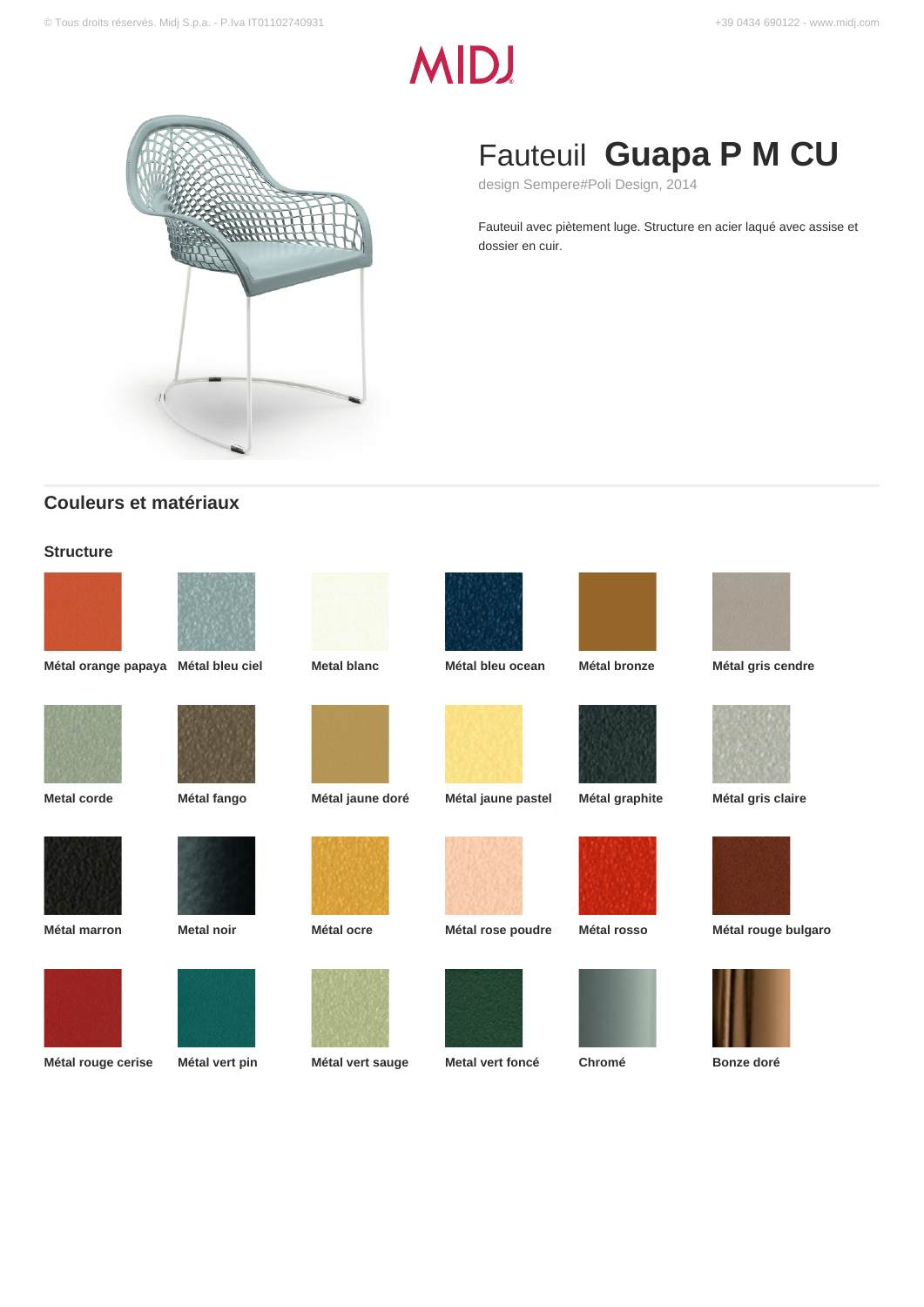| Bronze doré opaque        | Champagne doré         | Or rosé               | Noir nickel | Matt black nickel |  |
|---------------------------|------------------------|-----------------------|-------------|-------------------|--|
| Revêtement                |                        |                       |             |                   |  |
| Cuir toscan<br>6 Couleurs | Cuir TK<br>13 Couleurs |                       |             |                   |  |
| <b>Dimensions</b>         |                        | Données volumétriques |             | Certifications    |  |

# Données volumétriques

Poids 11.5 Kg Volume 0.37 mc Colis 1

# Certifications

CATAS EN 1728

|   | cm | inch |
|---|----|------|
| A | 82 | 32.3 |
| B | 67 | 26.4 |
| C | 55 | 21.6 |
| D | 46 | 18.1 |
| E | 62 | 24.4 |
|   |    |      |

# Téléchargements

[.3ds Guapa P M CU \(zip\)](https://www.midj.com/images/uploads/resources/3d-midj-guapa-p-m-cu-3ds.zip) [- https://www.midj.com/images/uploads/resources/3d-midj-guapa-p-m-cu-3ds.zip](https://www.midj.com/images/uploads/resources/3d-midj-guapa-p-m-cu-3ds.zip) [.dae Guapa P M CU \(zip\)](https://www.midj.com/images/uploads/resources/3d-midj-guapa-p-m-cu-dae.zip) [- https://www.midj.com/images/uploads/resources/3d-midj-guapa-p-m-cu-dae.zip](https://www.midj.com/images/uploads/resources/3d-midj-guapa-p-m-cu-dae.zip) [.dxf Guapa P M CU \(zip\)](https://www.midj.com/images/uploads/resources/3d-midj-guapa-p-m-cu-dxf.zip) [- https://www.midj.com/images/uploads/resources/3d-midj-guapa-p-m-cu-dxf.zip](https://www.midj.com/images/uploads/resources/3d-midj-guapa-p-m-cu-dxf.zip) [.obj Guapa P M CU \(zip\)](https://www.midj.com/images/uploads/resources/3d-midj-guapa-p-m-cu-obj.zip) [- https://www.midj.com/images/uploads/resources/3d-midj-guapa-p-m-cu-obj.zip](https://www.midj.com/images/uploads/resources/3d-midj-guapa-p-m-cu-obj.zip) [.stl Guapa P M CU \(zip\)](https://www.midj.com/images/uploads/resources/3d-midj-guapa-p-m-cu-stl.zip) [- https://www.midj.com/images/uploads/resources/3d-midj-guapa-p-m-cu-stl.zip](https://www.midj.com/images/uploads/resources/3d-midj-guapa-p-m-cu-stl.zip)

# Certifications matériaux

#### Metal vert foncé

The technologies used in the previous phase of powder coating play a fundamental role in the final result of the processing. They are in fact essential to increase adherence paint on the metal surface and then guarantee its duration over time. The metal frames, following a total cleaning of the surface, pass through chemical conversion processes, creating a compact base that allows for better adhesion of the subsequent treatment. In the last phase the object subjected to the powder coating process is placed in a polymerization oven, going to form an adherent and extremely tight layer durable. This particular paint job is ideal for outdoor use.

To clean the surface, use a damp microfiber cloth with neutral soap or specific metal cleaning products. Avoid hitting or rubbing the surface with sharp objects. Do not use scourers or other abrasive materials, since they would inevitably scratch the surface. Do not leave rusty iron objects on the surface for too long.

These surface treatments are not suitable for outdoor use, but they guarantee excellent resistance to frequent use, dirt and dust.

# Certifications matériaux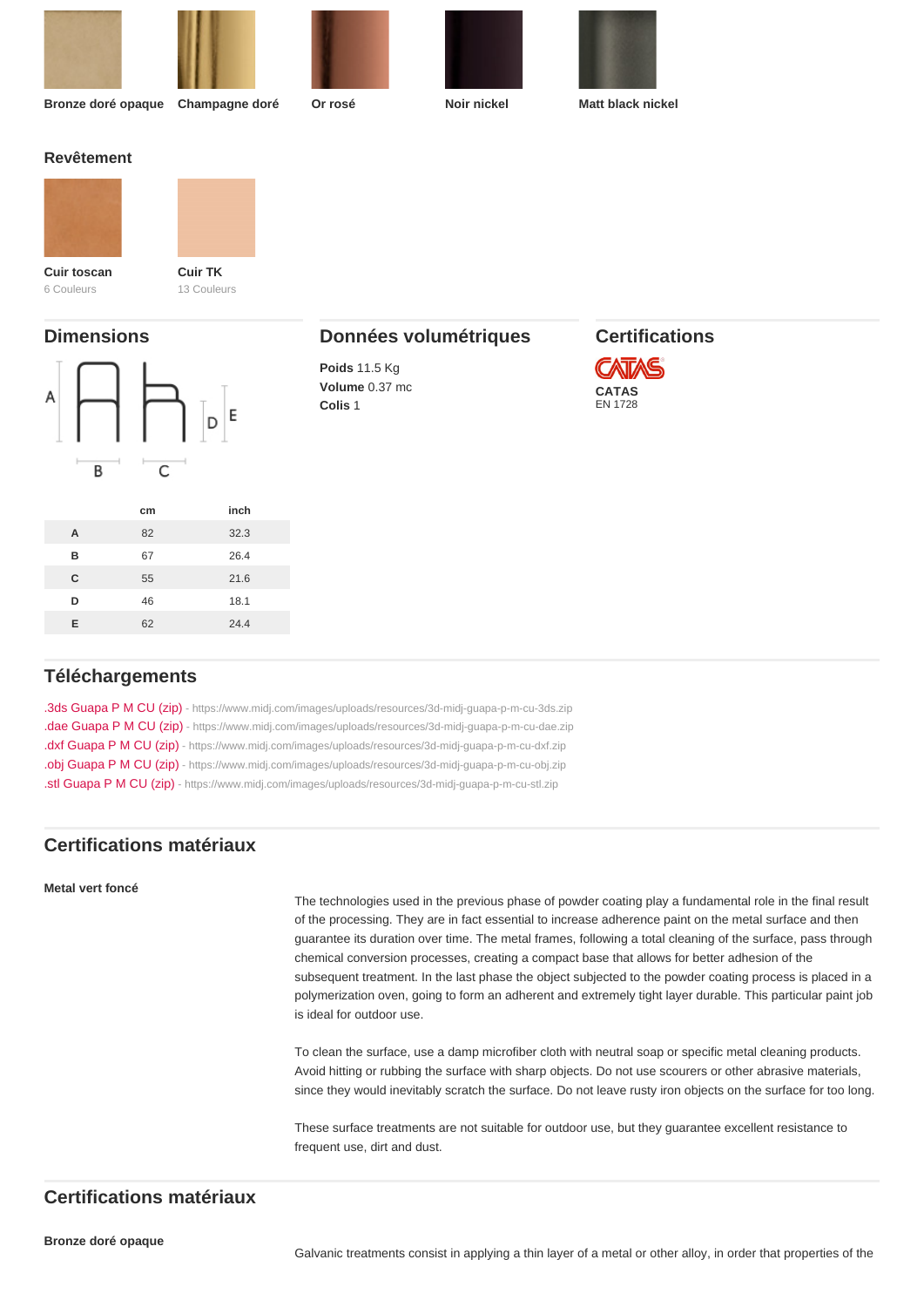surface are modified, both from a technical and an aesthetic point of view. Through this procedure it is possible to improve specific product features, such as endurance to corrosion.

#### CLEANING AND MAINTENANCE

To clean the surface, use a damp microfiber cloth with neutral soap or specific metal cleaning products. Avoid hitting or rubbing the surface with sharp objects.

#### GENERAL TIPS

Do not use scourers or other abrasive materials, since they would inevitably scratch the surface. Do not leave rusty iron objects on the surface for too long. These surface treatments are not recommended for outdoor, naval or seaside use.

# **Certifications matériaux**

#### **Matt black nickel**

Galvanic treatments consist in applying a thin layer of a metal or other alloy, in order that properties of the surface are modified, both from a technical and an aesthetic point of view. Through this procedure it is possible to improve specific product features, such as endurance to corrosion.

#### CLEANING AND MAINTENANCE

To clean the surface, use a damp microfiber cloth with neutral soap or specific metal cleaning products. Avoid hitting or rubbing the surface with sharp objects.

### GENERAL TIPS

Do not use scourers or other abrasive materials, since they would inevitably scratch the surface. Do not leave rusty iron objects on the surface for too long. These surface treatments are not recommended for outdoor, naval or seaside use.

# **Certifications matériaux**

#### **Cuir toscan**

#### TYPE: NABUK TUSCAN HIDE

Nabuk Tuscan hide is obtained by working on the external part of the animal's skin, the fiore part. The surface is polished by using specific machinery, with the aim of obtaining a soft and velvety surface. Nabuk is a very fine hide, as only the best leathers are suitable for this type of processing, but at the same time it must

be carefully maintained. Small imperfections on the surface guarantee its originality and naturalness, and are not to be considered manufacturing defects. This material is not water repellent and fears humidity. To maintain the beauty of the original color, avoid putting the Nabuk Tuscan hide into contact with water or any other liquid. Absorption of liquid can lead to an alteration of the finish.

#### TYPE: FIORE TUSCAN HIDE

Fiore Tuscan hide is a high-quality natural material, and softness is its main feature. Hide is not afraid to show the signs of time, that contribute to make it a unique product. Possible imperfections such as scratches, scars or stains on its surface are a natural feature that guarantee its originality and quality. This material is not water repellent and fears humidity. To maintain the beauty of the original color, avoid putting the Fiore Tuscan hide into contact with water or any other liquid. Absorption of liquid can lead to an alteration of the finish.

#### CLEANING AND MAINTENANCE

Hide is a fine and durable material, but still needs special attention. Do not directly expose it to light or heat sources, in order to preserve its characteristics. Avoid damaging the surface with sharp objects. To clean it, use a soft brush such as those commonly used for clothing. Alternatively, it can also be used a soft and dry cloth. Do not use specific liquid products or conditioners to clean the hide.

# **Certifications matériaux**

**Cuir TK**

FIRE RESISTANCE: CLASSE 1IM BS 5852 1-2

TK hide is used exclusively for the Guapa and P47 collections. Due to the particular processing of the